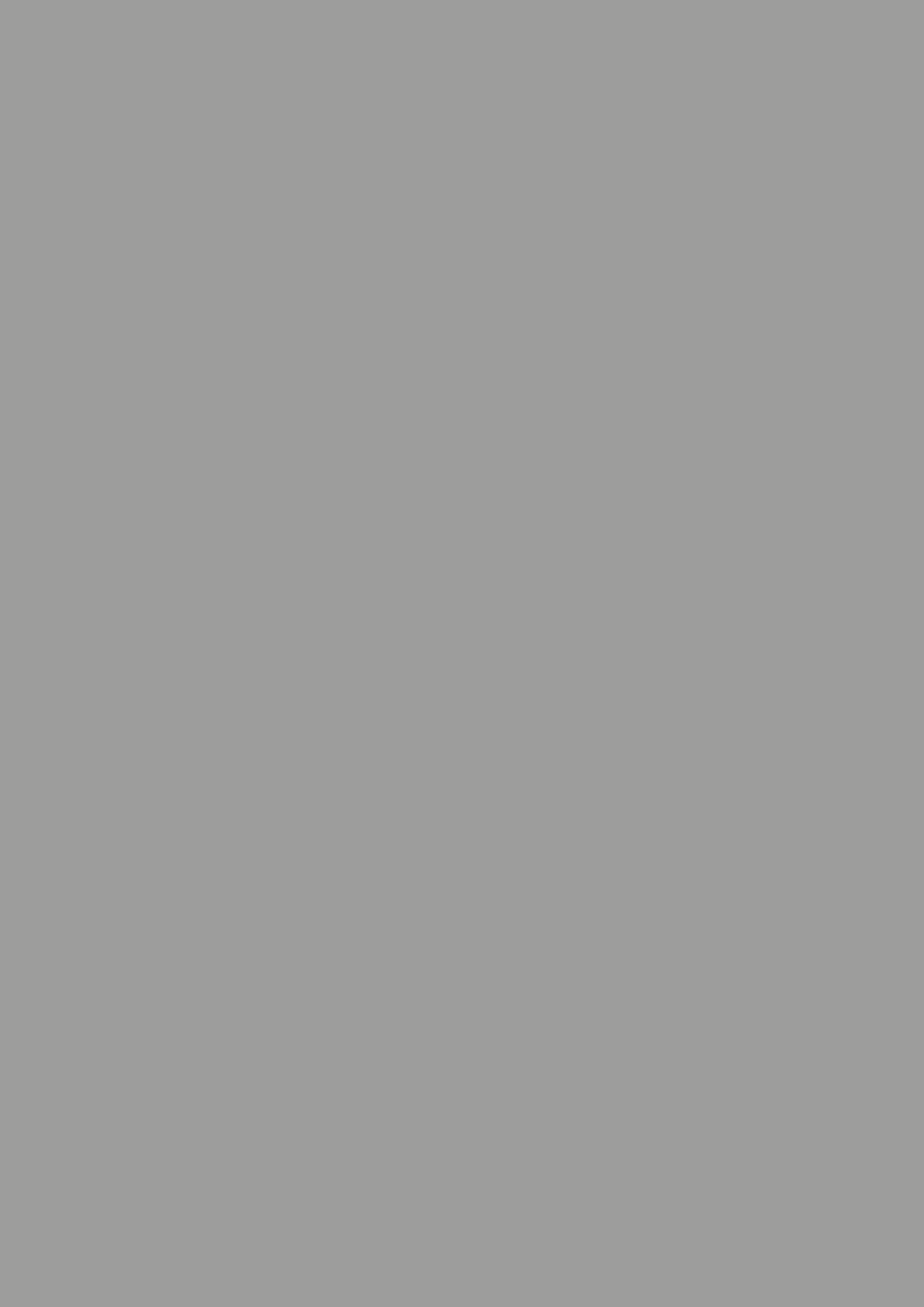# Introduction

This booklet provides an introduction to nystagmus and the impact the condition can have on a child and their education.

This information booklet is part of an information pack created by the Nystagmus Network to help teachers become better informed about nystagmus in children.

The Nystagmus Network is the oldest charity in the UK providing support and information about nystagmus and visual impairment. The charity was established in 1985 and has been at the forefront in supporting people affected by the condition whilst also promoting a better understanding of nystagmus. Through the charity's extensive involvement in research we are moving closer to finding effective treatments.

This booklet focuses on what nystagmus is and how it affects a child's vision. It also contains practical advice for teachers to enable them to help children reach their potential in the school environment.

If a student's parent would like information about nystagmus a teacher can direct them towards the Nystagmus Network. The charity has extensive information produced specifically for parents.

If teachers would like more information about nystagmus, they can contact

us directly. The charity also has representatives who can give advice on supporting a student with the condition, including strategies to overcome various common challenges reported by other educational professionals.

#### "How do I contact the Nystagmus Network?"

The Nystagmus Network can be contacted by email, phone, mail and the majority of social media websites. Contact details can be found on the back of this booklet. The charity can provide teachers with further advice on supporting a child with nystagmus.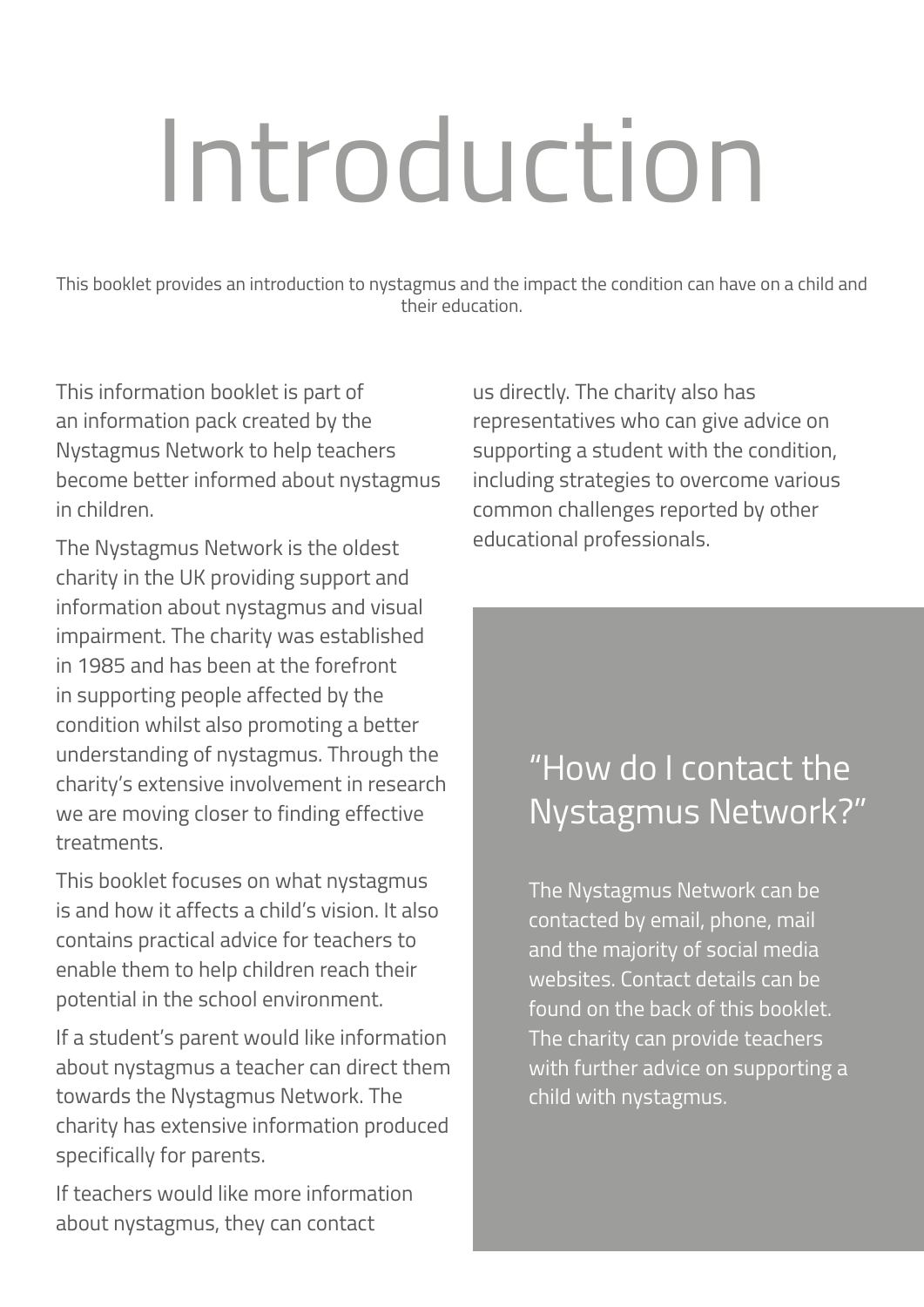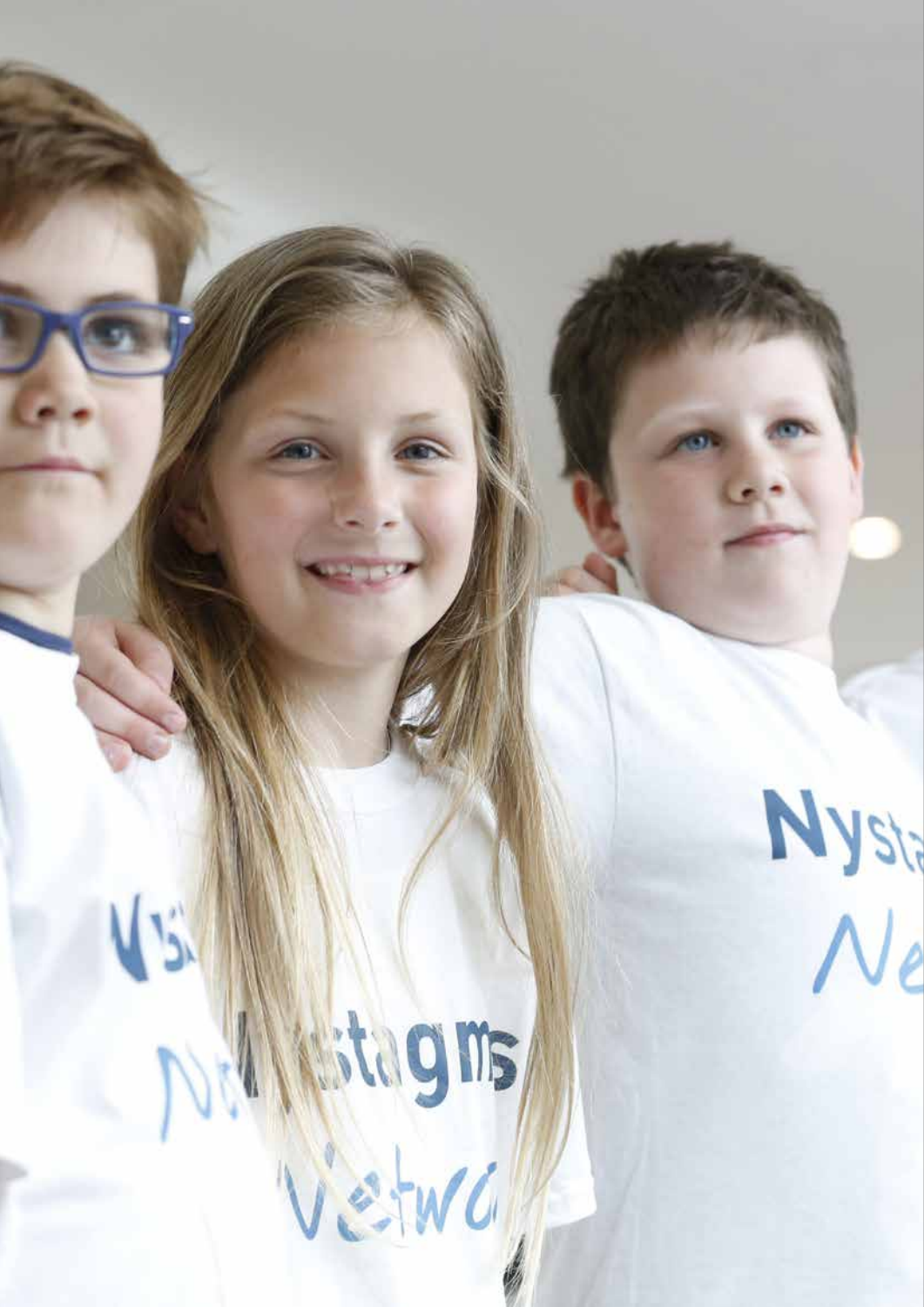# What is nystagmus?

If a teacher has a child with nystagmus in their class it can make a real difference if they understand the impact the condition can have on them at school.

Nystagmus is a complex eye condition characterised by involuntary movements of the eye where they appear to wobble or flicker from side to side or up and down. Many children with nystagmus have what is called a null point, the position where their eyesight is at its best. This means they often turn their heads at an angle to see.

Nystagmus is caused by abnormal functioning of the part of the brain which regulates eye movement and positioning. It has an incidence rate of 1 in 1,000 people in the UK and is the most common form of visual impairment in school aged children.

Although nystagmus is not usually a degenerative condition, it can seriously impair a child's access to learning. However, it does not affect the intellect and children can, with support, achieve their full potential in the classroom and on the sports field.

The impact of nystagmus varies greatly from person to person where some are just a little short sighted and have difficulty focusing while others are registered sight impaired. The majority of children with nystagmus have poor distance vision and glasses or contact lenses cannot correct this.

However, they may wear glasses to correct long or short sight and astigmatism. Some

"My nystagmus never really caused me any problems but when I started school lots of people started asking me why my eyes were moving. At first I found this difficult, but the school really supported me."

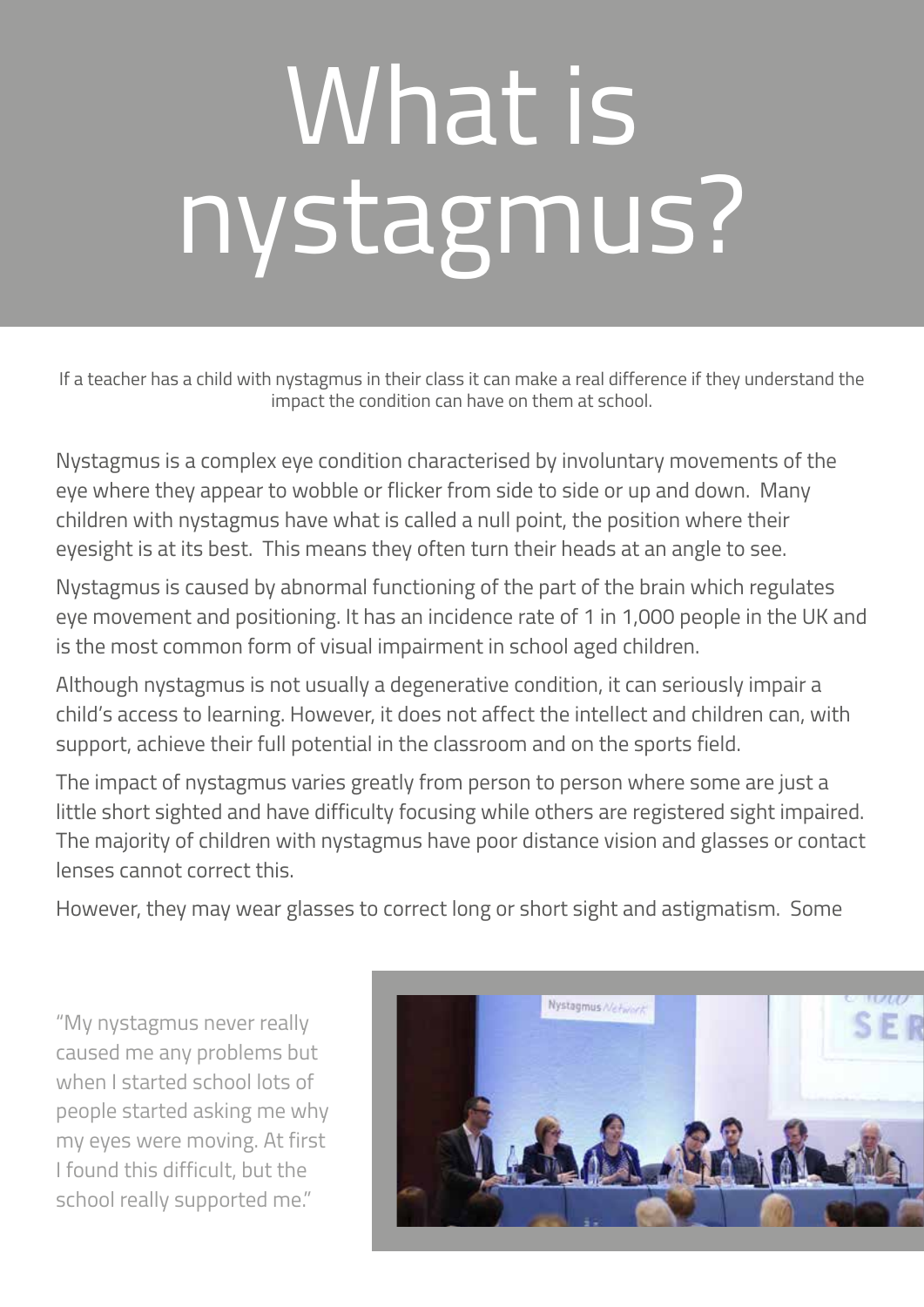children may have impaired colour vision due to other eye conditions. Most children with nystagmus will experience some degree of light sensitivity.

Despite the nystagmus causing eye movements, most children with the condition see a stable image. The degree of eye movement is not necessarily related to how well or badly they can see and a child may get very close to a document when reading. This may look uncomfortable, but it is normal.

Although some students with nystagmus may be able to read normal sized print they will need adapted materials for sustained periods as it can be very tiring because of all the additional time and effort involved in focusing. Children with nystagmus also find that their vision changes throughout the day. It will worsen when they are tired, stressed or hungry.

Depth and distance perception are compromised by nystagmus, which means that some children will have difficulty with mobility, appear uncoordinated and find ball sports challenging. Depth and distance perception are compromised by nystagmus, which means that some children will have difficulty with mobility, appear uncoordinated and find ball sports challenging.

#### Social impacts of nystagmus

Nystagmus also brings social and emotional challenges as well as limiting vision. Holding eye contact and reading facial expressions is challenging and can make social interaction awkward. This can easily be mistaken for shyness, rudeness or inattention. In addition, nystagmus can cause frustration that can in turn lead to behaviour issues. Having unusual eye movements and perhaps a head turn or nod can be just as damaging to a child as poor vision because their condition makes them stand out in a crowd.

The social and emotional impact inside and outside the classroom needs to be taken into account at school as a child with a lot of eye movement or a marked head turn is often vulnerable to teasing and bullying by their peers. Any bullying needs to be addressed quickly so that it does not cause further damage to a child's self-esteem. Difficulties with social interaction due to nystagmus can sometimes be mistaken for ADHD or Dyspraxia.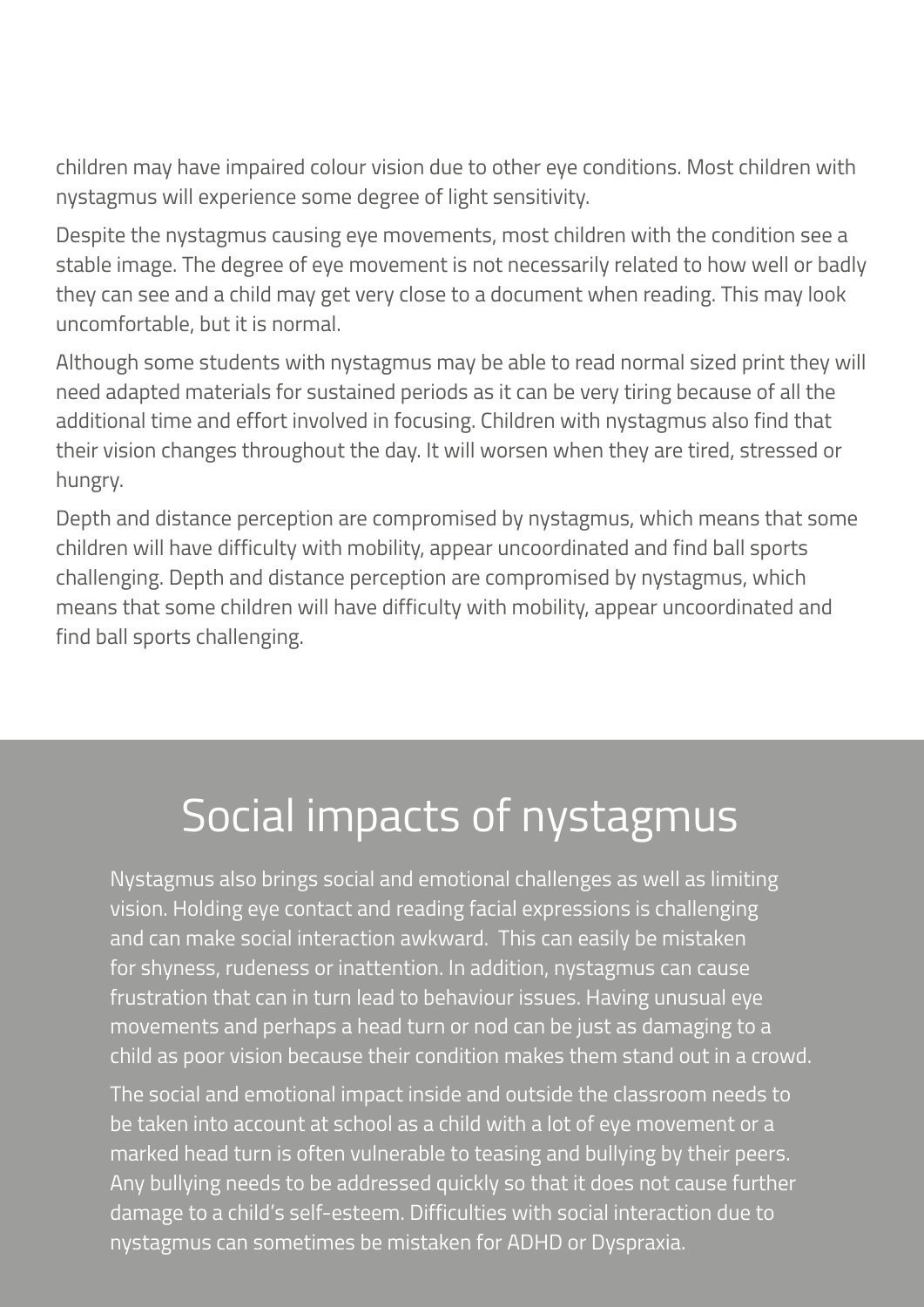### The effects of nystagmus

Nystagmus can have a variety of different effects on a child with nystagmus which can have an impact on them at school.

It is important that students with nystagmus get support at school. They should be encouraged to say when they cannot see something and to ask to sit at the front of a class or a particular spot depending on their null point. Some of the challenges they may have at school are:

- Slow to see They need more time to see what they are looking at which then leads to their response times being slower.
- Switching focus It is particularly difficult to change focus repeatedly so copying from the board to an exercise book will be much more challenging.
- Visual fields The null point indicates a reduced field of vision. A student with a null point to the right will see less well to the left, so will not necessarily see friends, teachers, activities in that gaze direction.
- Mobility Children with nystagmus have difficulties with fast moving ball sports as they cannot always judge distances and speeds. Because of compromised depth perception they may be at greater risk of accidents in corridors and on stairs.

"What does my student mean when they talk about their null point and needing to sit in a certain position?"

The null point is a direction of gaze where the eyes move least and it is the position where vision is at its clearest for a child. The direction a student's head is pointing may suggest they are looking out of the window when in fact they are looking intently at the teacher or white-board as this is the position where their vision is at its best.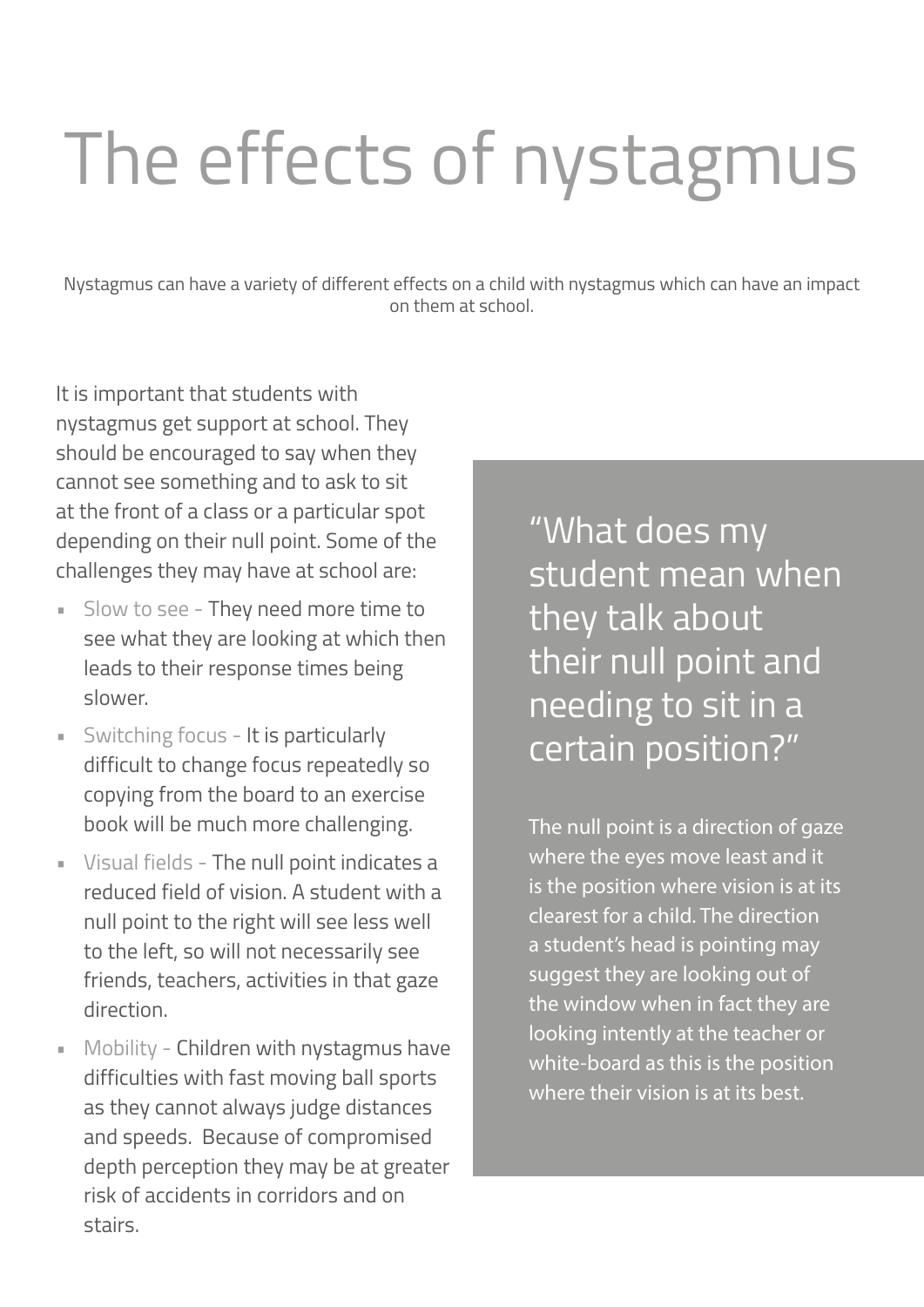### How to support children with nystagmus?

There are various strategies which a teacher can implement in the classroom to help a child with nystagmus.

To ensure that a student with nystagmus has equal access to the full school curriculum despite their visual impairment they may need adapted materials, additional time to complete tasks and the support of a teacher who understands their needs. Schools can subscribe to large print book services to access large print and modified versions of all school textbooks. Additional support can include:

- Low Vision Aids Children can be encouraged to try a full range of magnifiers and tactile equipment. Bar magnifiers, especially if they have a coloured line in them, are useful when reading books while dome magnifiers are useful in maths.
- Technology Students will learn quickly to adapt screens to meet their needs and having their own handheld device will avoid difficulties seeing the board and switching focus.

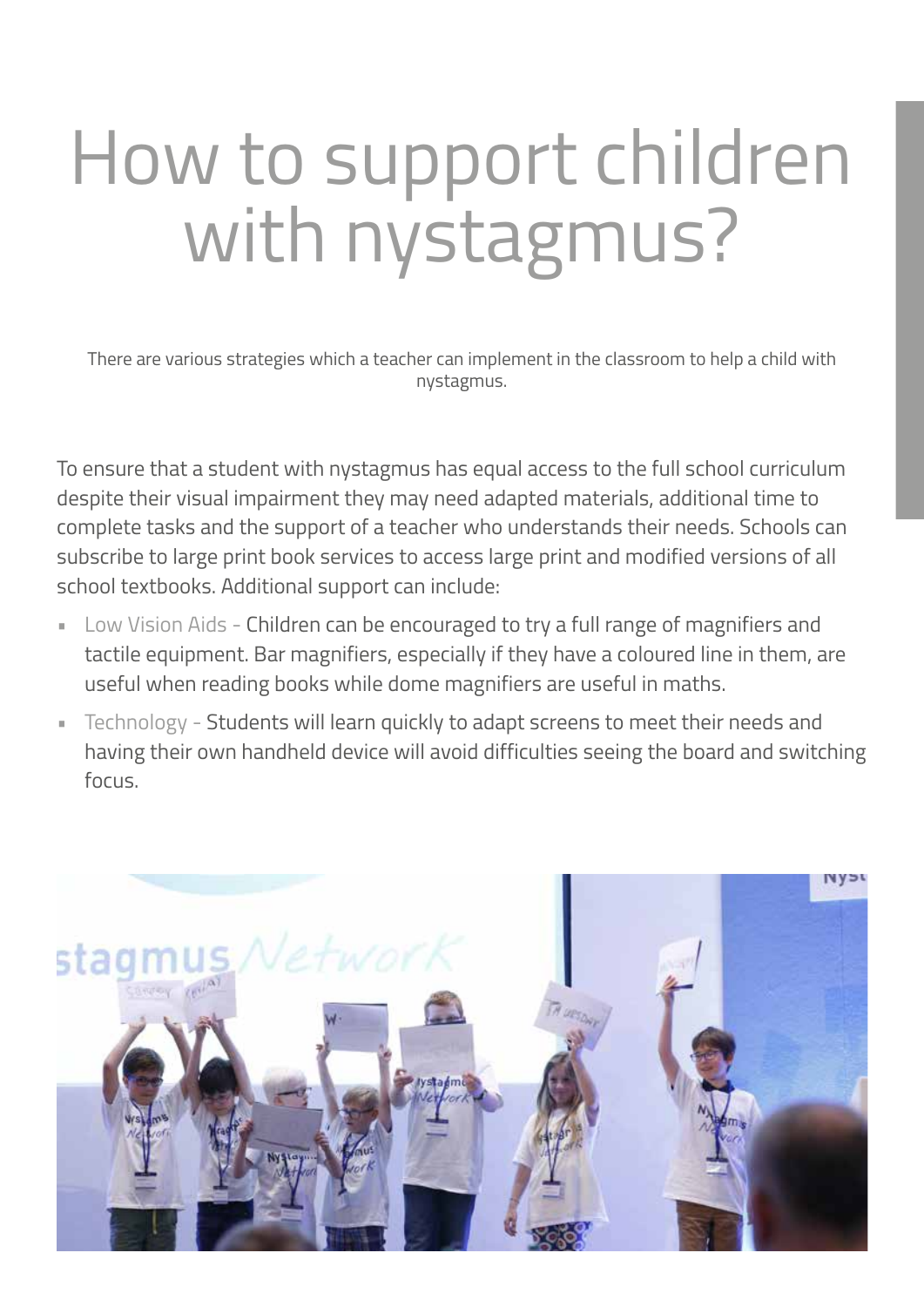- Extra time Students with nystagmus are entitled to 25% extra time in school and public assessments to compensate for the extra time needed to read the questions.
- Sporting challenges Many sports are a problem for students with nystagmus due to reduced hand eye coordination, problems with depth perception, difficulty in seeing fast moving objects and limited distance vision.
- Education & Health Care Plans Children with nystagmus whose visual impairment compromises their access to the full school curriculum are entitled to assessment for an Education and Health Care Plan, particularly if they are registered sight impaired or severely sight impaired.
- Encouraging responses As children with nystagmus have problems recognising facial expressions, teachers can help by saying the child's name to get their attention before instructing them.
- Potential behavioural problems It is not always easy to separate difficult behaviour and personality issues from problems caused by nystagmus, especially in a young child. Bad tempers can be the result of frustration at not being able to see to complete a task quickly enough. Headaches and tiredness can be due to over-exertion at reading and reluctance to join in may be due to fear of teasing.

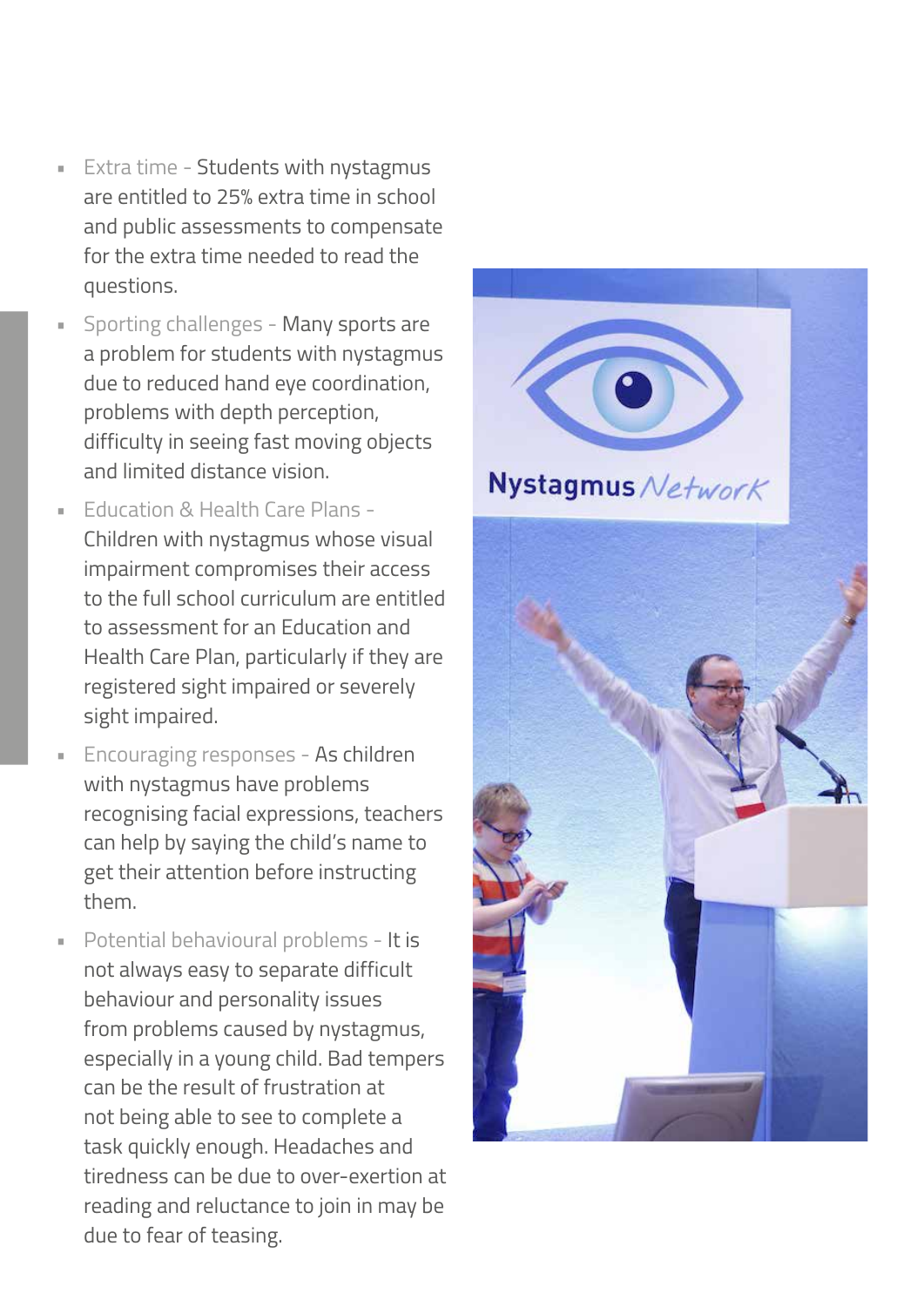## Educational stories

Children who have nystagmus all have different experiences of their time at school. Students with nystagmus need your continued support for as long as they are at school.



"I've always loved stories, but because of my nystagmus I struggled to read when I first started school. Now I've got a degree in philosophy!"

"Our son gets frustrated when he can't complete a task in the time allowed. It can lead to temper tantrums and excessive tiredness. We've found that if the teacher lets him take regular time out he can cope much better."





"I had never taught anyone with nystagmus before but I found the parents were really well informed thanks to the Nystagmus Network. I met with them or called them every week until we all felt we had a plan for how best I could support their child in class."